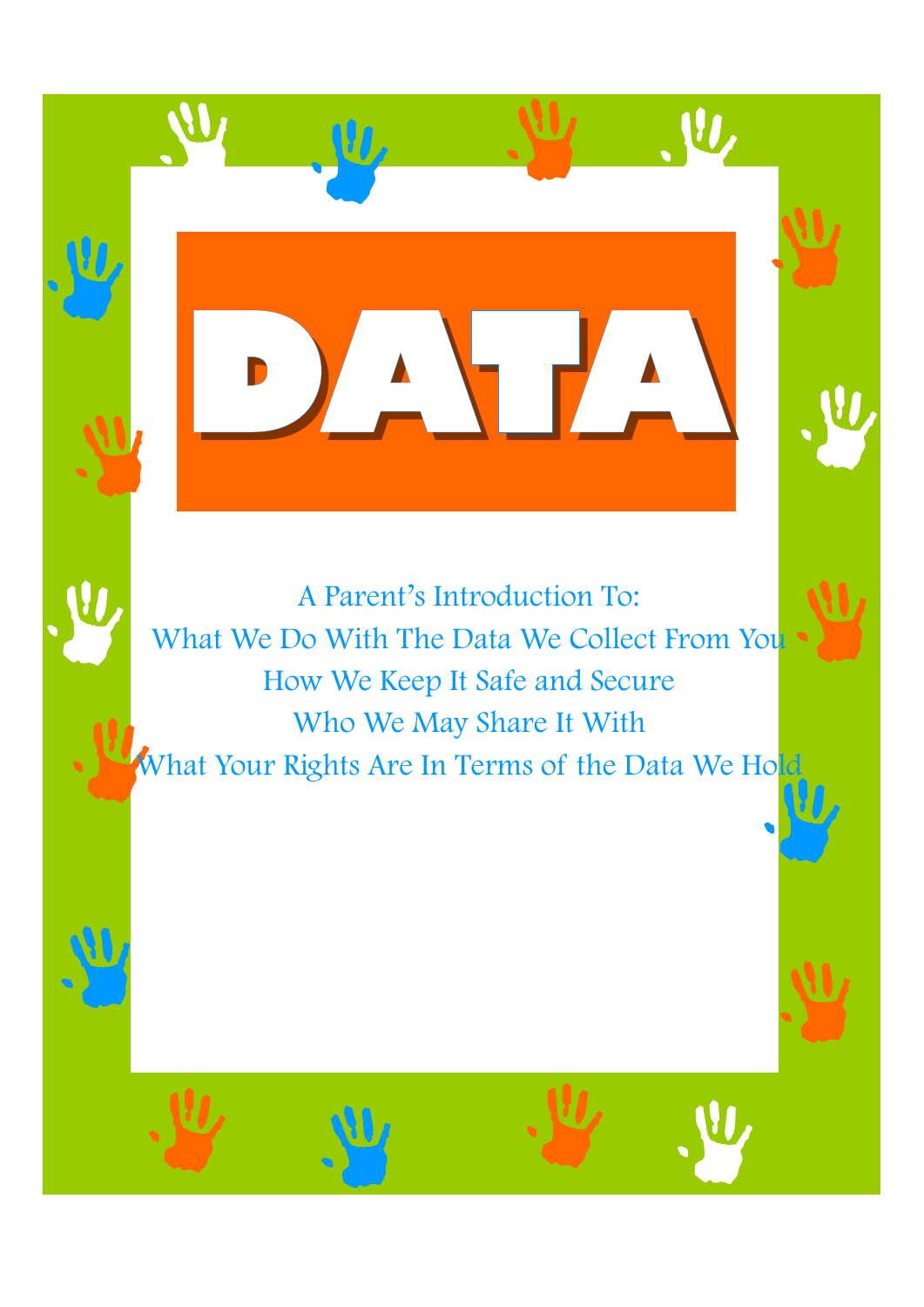From the 25th May 2018 the law is changing and the new General Data protection register (GDPR) will become law. As an organisation that gathers and uses data (information) we are required to review our data handling and related procedures.

This introductory leaflet outlines the key changes brought about by this legal change.

In principle, with regards to data collection, we are now required to carefully consider:

- what data we need from you
- why we need it

**H**

**A**

**N**

**G**

ן<br>ד

**S**

- what we will do with it
- where it will be stored
- who we may share it with, and why
- how will we dispose (get rid of) the data
- how long will we keep it

As well as telling you all these things, we are also required to tell you how you can view the data, request changes or deletions and what we will do in the case of a data breach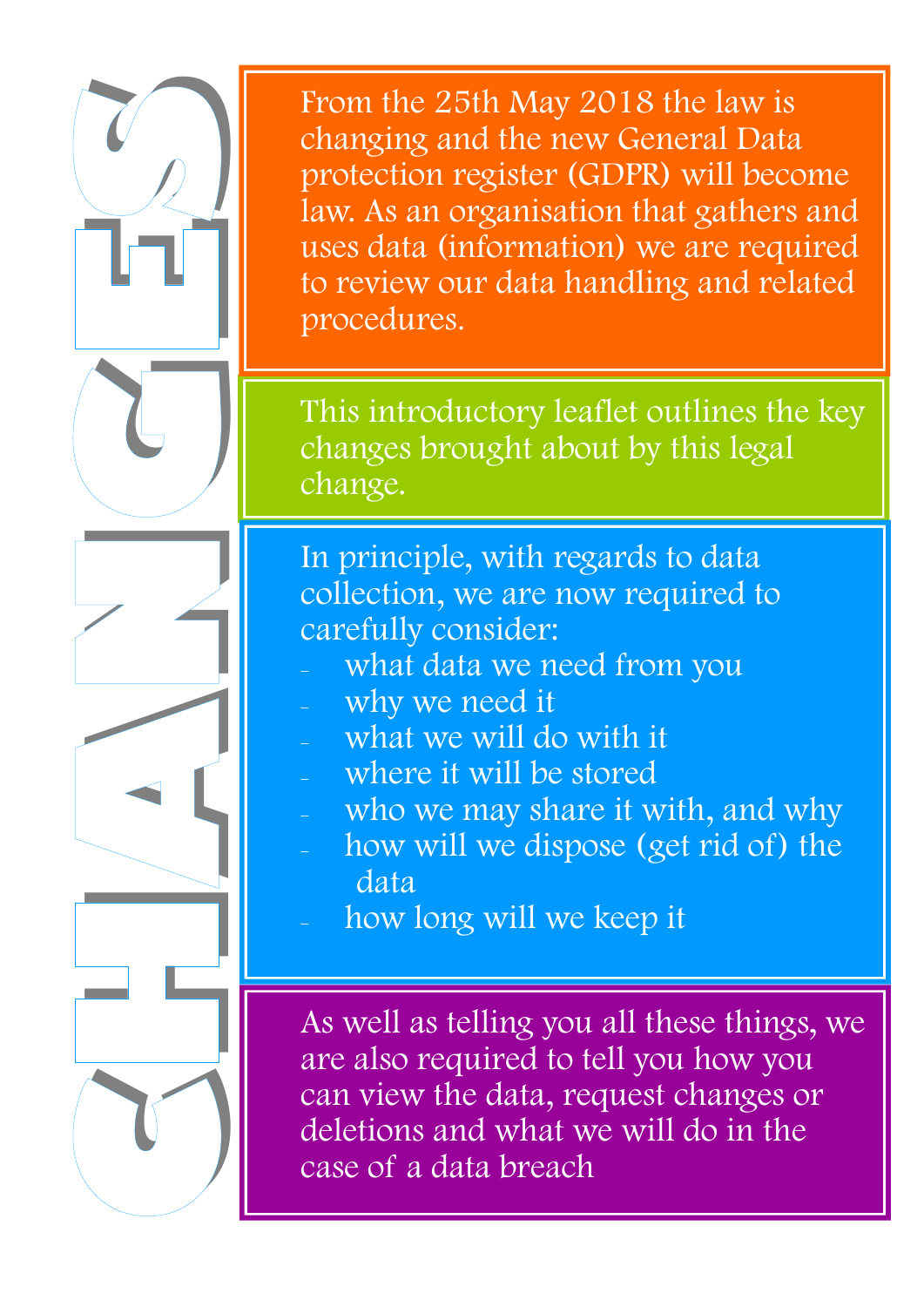The new law states that you have 9 rights in relation to the data we hold. These are:

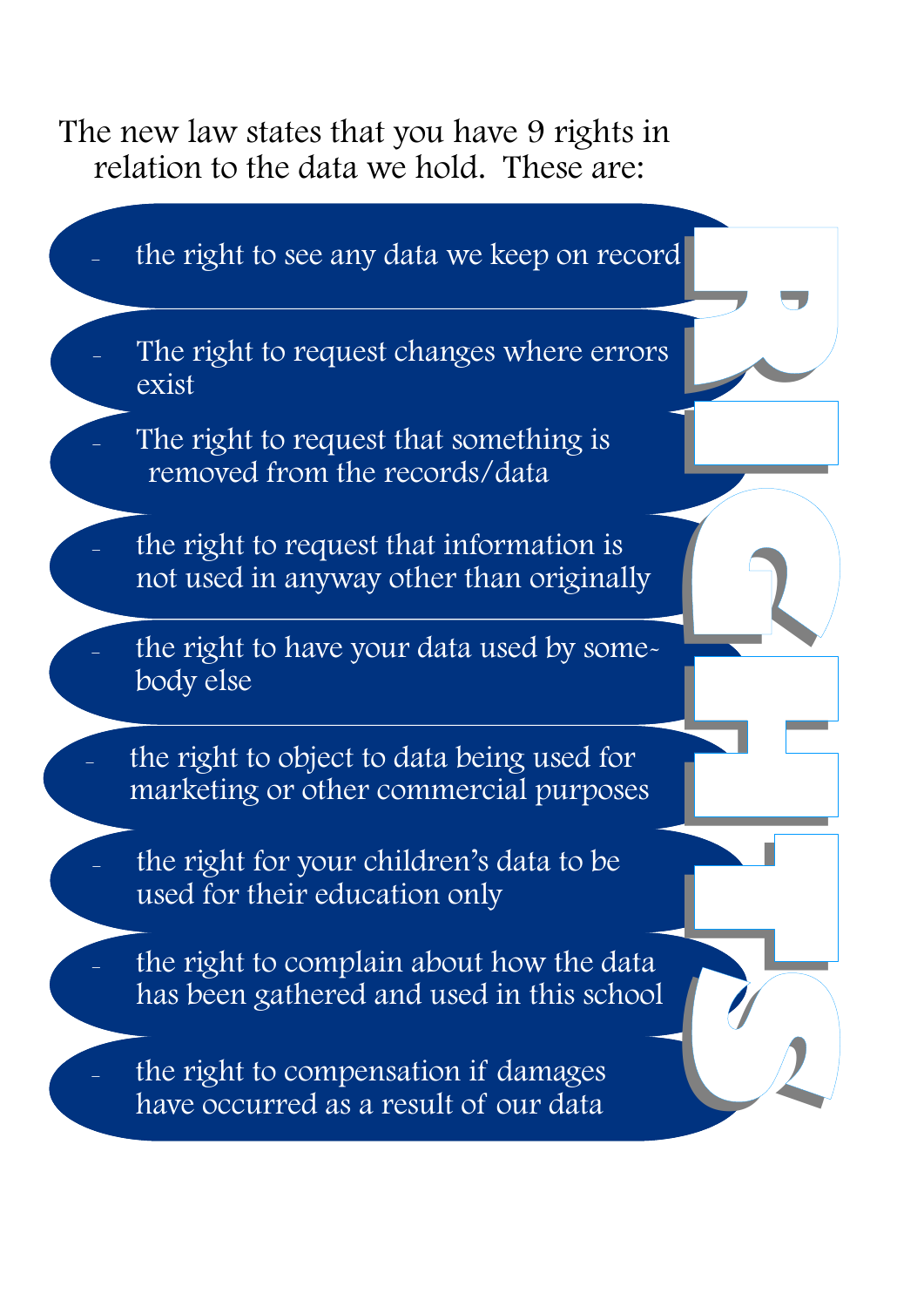## Your Child's Data...

As a school we require some essential data from you as parents. This 'data' can be as simple and as routine as your address, a contact phone number or any medical conditions your child may have. Such information is not only legally required by the school, but also ensures that children and their families are well served by the school for routine matters.

In most cases, this data will be provided by you in written form but will then be 'processed' and entered onto the school's information management system (computer system). Be assured that our systems are:

- password protected
- restricted to those with a 'need to know'
- regularly backed up externally
- managed in accordance with the law and local guidance

However, as a school we handle and use a much wider variety of data which may include our CCTV recordings, test data, referrals to social care and much more. We will now let you know how we manage this kind of data. You can find full details of this in our 'Annual Data Statement' which will be available on our website.

## Sharing Your Data...

We will always endeavour to tell you what we are doing with your data. However, on occasion we may be required to pass on data to other people/agencies. The circumstances in which we would likely do so, would include:

- at the request of a court of law
- where we believe your child is at risk of harm
- we are legally required to do so
- at the request of police services in relation to a crime

We will always TRY to notify you that we have passed on  $\frac{1}{\text{data}}$  to somebody else. However, it is likely that on occasion time-scales may limit our ability to do this.